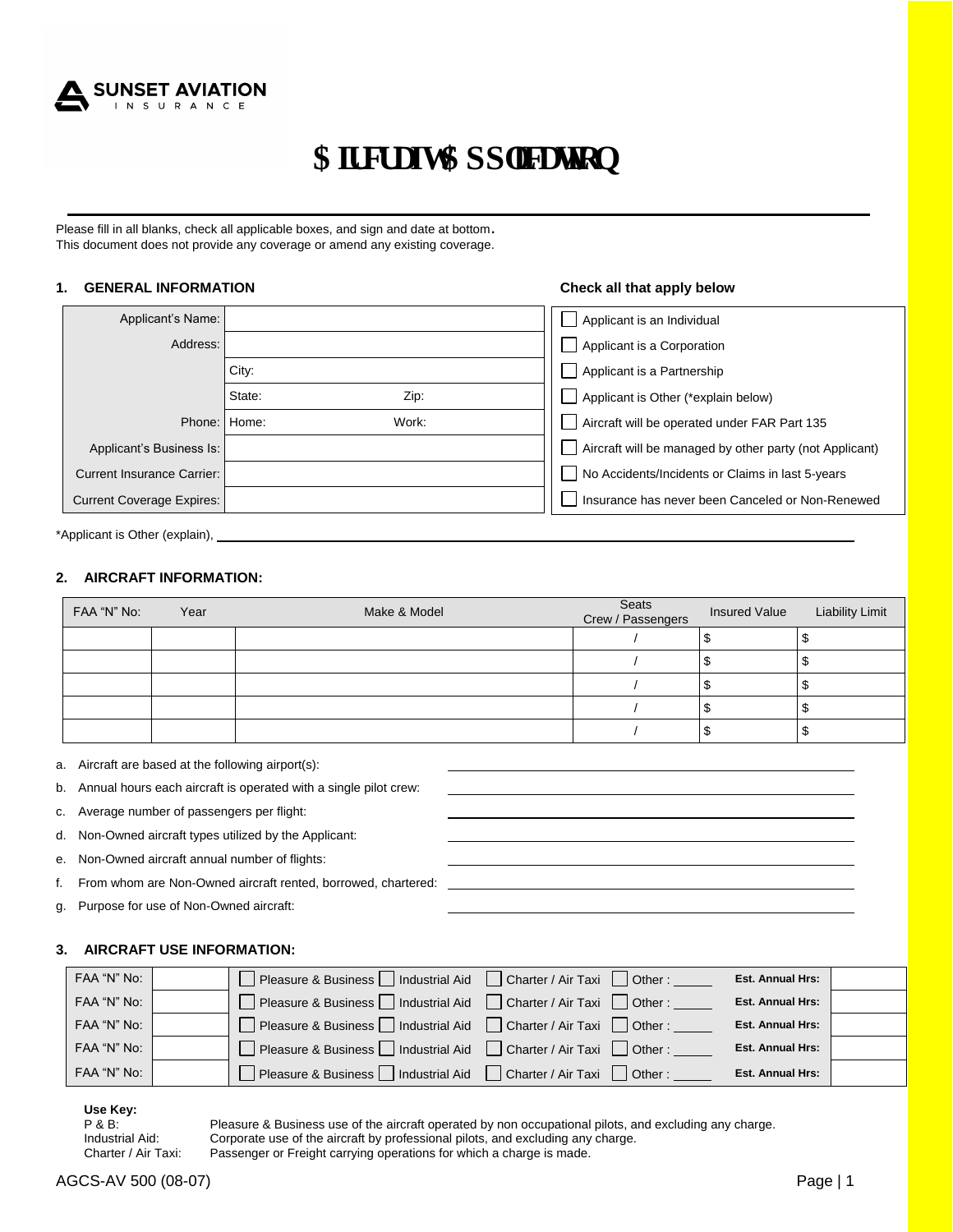

# $C$ **k** et chv  $C$ **r** r r dec vkqp

### **4. NAMED PILOTS (attach completed Allianz pilot record forms for each as part of this aircraft application):**

|    | <b>Pilot Name</b>                                                                                                                                           | Age | <b>Class</b><br>Med   |  | <b>Pilot Name</b>                                                                                                                                                                                                                                                                                                                                |  | <b>Class</b><br>Age<br>Med |
|----|-------------------------------------------------------------------------------------------------------------------------------------------------------------|-----|-----------------------|--|--------------------------------------------------------------------------------------------------------------------------------------------------------------------------------------------------------------------------------------------------------------------------------------------------------------------------------------------------|--|----------------------------|
|    |                                                                                                                                                             |     |                       |  |                                                                                                                                                                                                                                                                                                                                                  |  |                            |
|    | Employees of the Applicant   Contract Pilots  <br>Pilots are:<br>Pilot(s) complete:                                                                         |     |                       |  | Other: the contract of the contract of the contract of the contract of the contract of the contract of the contract of the contract of the contract of the contract of the contract of the contract of the contract of the con<br>Annual Factory sim-based training in insured make & model aircraft. (please detail fully on pilot record form) |  |                            |
| 5. | <b>ADDITIONAL INFORMATION:</b>                                                                                                                              |     |                       |  |                                                                                                                                                                                                                                                                                                                                                  |  |                            |
| a. | Name of Charter or Management company (if applicable) example and the control of Charter or Management company (if applicable)                              |     |                       |  |                                                                                                                                                                                                                                                                                                                                                  |  |                            |
| b. | Charter Certificate No.: ,                                                                                                                                  |     | Years in Business: 1, |  | Base of Operations: The Second Second Second Second Second Second Second Second Second Second Second Second Second Second Second Second Second Second Second Second Second Second Second Second Second Second Second Second Se                                                                                                                   |  |                            |
| c. | Aircraft Maintenance provided by:                                                                                                                           |     |                       |  |                                                                                                                                                                                                                                                                                                                                                  |  |                            |
| d. |                                                                                                                                                             |     |                       |  |                                                                                                                                                                                                                                                                                                                                                  |  |                            |
| е. |                                                                                                                                                             |     |                       |  |                                                                                                                                                                                                                                                                                                                                                  |  |                            |
| f. |                                                                                                                                                             |     |                       |  |                                                                                                                                                                                                                                                                                                                                                  |  |                            |
| g. |                                                                                                                                                             |     |                       |  |                                                                                                                                                                                                                                                                                                                                                  |  | l No                       |
| h. |                                                                                                                                                             |     |                       |  |                                                                                                                                                                                                                                                                                                                                                  |  | $\Box$ No                  |
| i. |                                                                                                                                                             |     |                       |  |                                                                                                                                                                                                                                                                                                                                                  |  |                            |
| j. |                                                                                                                                                             |     |                       |  |                                                                                                                                                                                                                                                                                                                                                  |  |                            |
| k. |                                                                                                                                                             |     |                       |  |                                                                                                                                                                                                                                                                                                                                                  |  |                            |
| I. |                                                                                                                                                             |     |                       |  |                                                                                                                                                                                                                                                                                                                                                  |  |                            |
| m. |                                                                                                                                                             |     |                       |  |                                                                                                                                                                                                                                                                                                                                                  |  |                            |
|    |                                                                                                                                                             |     |                       |  |                                                                                                                                                                                                                                                                                                                                                  |  |                            |
| 6. | 5-YEAR LOSS HISTORY (attach loss runs if available): ___________________________                                                                            |     |                       |  |                                                                                                                                                                                                                                                                                                                                                  |  |                            |
|    | With my signature below, I WARRANT the truth of the above statements and I further WARRANT that no material<br>information has been withheld or suppressed. |     |                       |  |                                                                                                                                                                                                                                                                                                                                                  |  |                            |

**Applicant's Signature: \_\_\_\_\_\_\_\_\_\_\_\_\_\_\_\_\_\_\_\_\_\_\_\_\_\_\_\_\_\_\_\_\_\_\_\_\_\_\_\_\_\_\_\_\_\_\_\_\_\_\_ Date:** \_\_\_\_\_\_\_\_\_\_\_\_\_\_\_\_\_\_\_